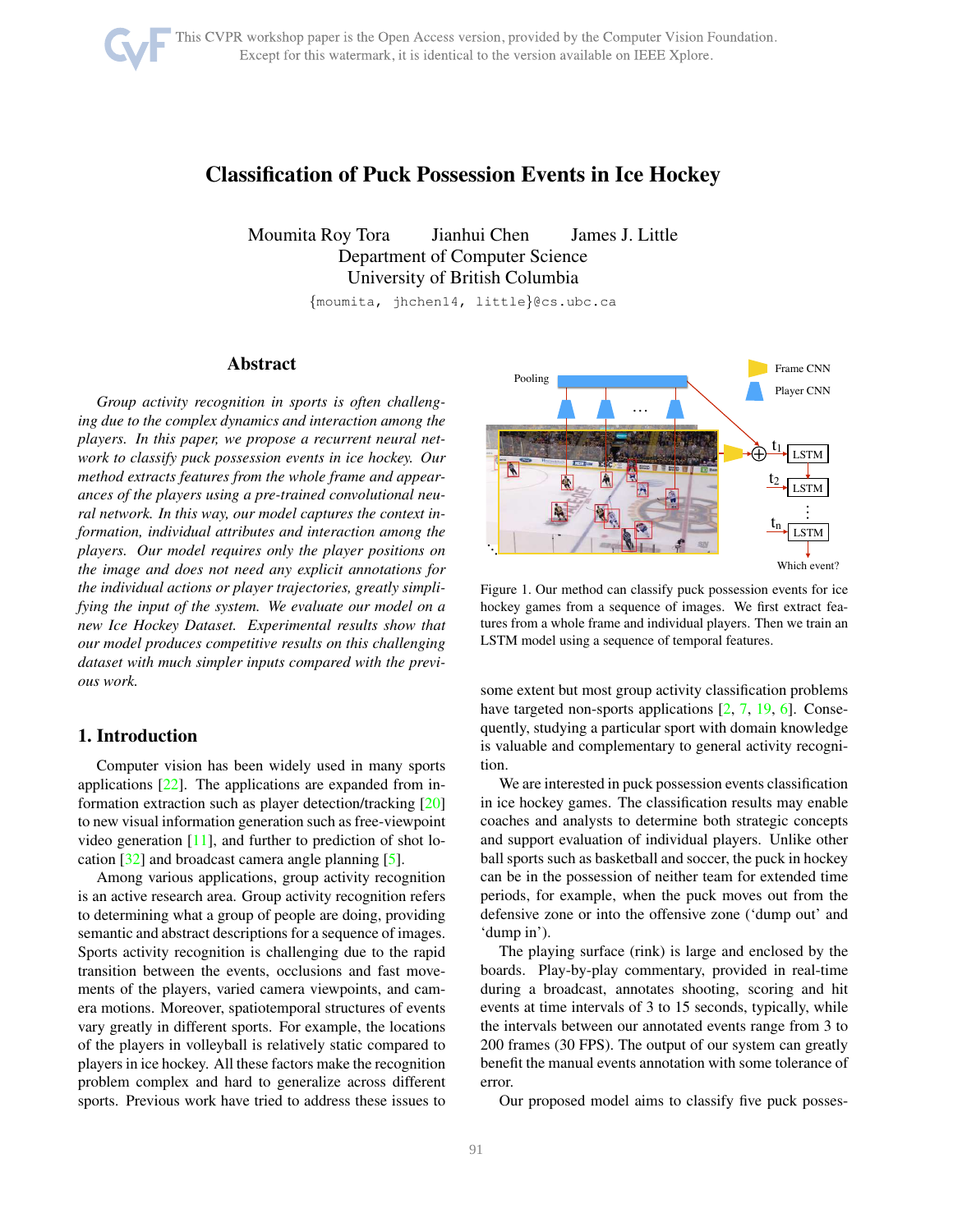<span id="page-1-1"></span>

<span id="page-1-0"></span>Figure 2. Example images of puck-possession events. In each image, the dashed red line is the potential trajectory of the puck except for LPR in which the red lines are the trajectories of potential player movements.

sion events which are *dump in*, *dump out*, *pass*, *shot* and *loose puck recovery* (LPR). The descriptions of these events are in Table [1.](#page-4-0) Figure [2](#page-1-0) shows example images of these events. In the images, the dashed red lines show the movements of pucks or players. They also show the importance of temporal information in events classification. Figure [3](#page-3-0) shows the schematics of these events on the ice hockey strategy board.

Our model uses a deep architecture which only requires detected bounding boxes of the players and corresponding frames during test, simplifying the input of the system. Figure [1](#page-0-0) shows the pipeline of our method. The input of our method is a sequence of images with player detection results (bounding boxes in the image). Our method first extracts context features from a whole image, and individual features from player image patches. Because the number of detected players changes over frames, we use a max pooling layer to aggregate the individual features. Then, we use an LSTM model to train an event classification model using features from the sequence of given images.

The main contribution of our work is two-fold. First, we propose a benchmark for event classification on a new challenging ice hockey dataset. Second, we extensively study the features from whole frames, individual players and temporal information. We provide solid evidence that our model works best when individual's information is combined with the context of the events in ice hockey games.

## 2. Related work

Group activity classification Group activity classification has been an active area of research over the years. Most previous work has relied on hand-crafted features. For example, Amer *et al*. [\[2\]](#page-6-4) proposed a Hierarchical Random Field (HiRF) model that captures long range temporal dependencies between latent sub-activities and infers the activity class at the root node of the graphical model. Choi and Savarese [\[7\]](#page-6-5) proposed a unified framework to track multiple individuals, identify individual actions, understand the interactions and identify the collective action. Lan *et al*. [\[18\]](#page-6-8) proposed a hierarchical model that represents low-level actions, social roles and scene-level events. Lan *et al*. [\[19\]](#page-6-6) proposed a latent variable framework to capture individual actions, interactions among the individuals and group activities. Ramanathan *et al*. [\[24\]](#page-6-9) focused on identifying social role of individuals in a weakly supervised approach where the inter-role interactions are modeled using a Conditional Random Field (CRF). Recently, Shu *et al*. [\[27\]](#page-7-1) uses a spatiotemporal AND-OR graph to jointly infer groups, events and human roles in aerial videos.

Deep learning and sports video analysis As more data became available, the success of Convolutional Neural Networks (CNN) has been proved in numerous applications over the last decade on computer vision tasks such as image recognition [\[17\]](#page-6-10) and video analysis [\[15,](#page-6-11) [28\]](#page-7-2). Recurrent Neural Networks (RNN) particularly Long Short-term Memory (LSTM) [\[12\]](#page-6-12) are widely popular models that are well suited for variable length sequence inputs. LSTM has been successfully applied to speech and handwriting recognition  $[10]$ , human action recognition  $[9, 3]$  $[9, 3]$  $[9, 3]$  and image caption generation  $[31, 14]$  $[31, 14]$  $[31, 14]$ .

On the other hand, the domain of sports analysis is vast because each sport has its unique characteristics. As a result, a model from a particular sport is unable to achieve reasonable performance on other sports dataset. However,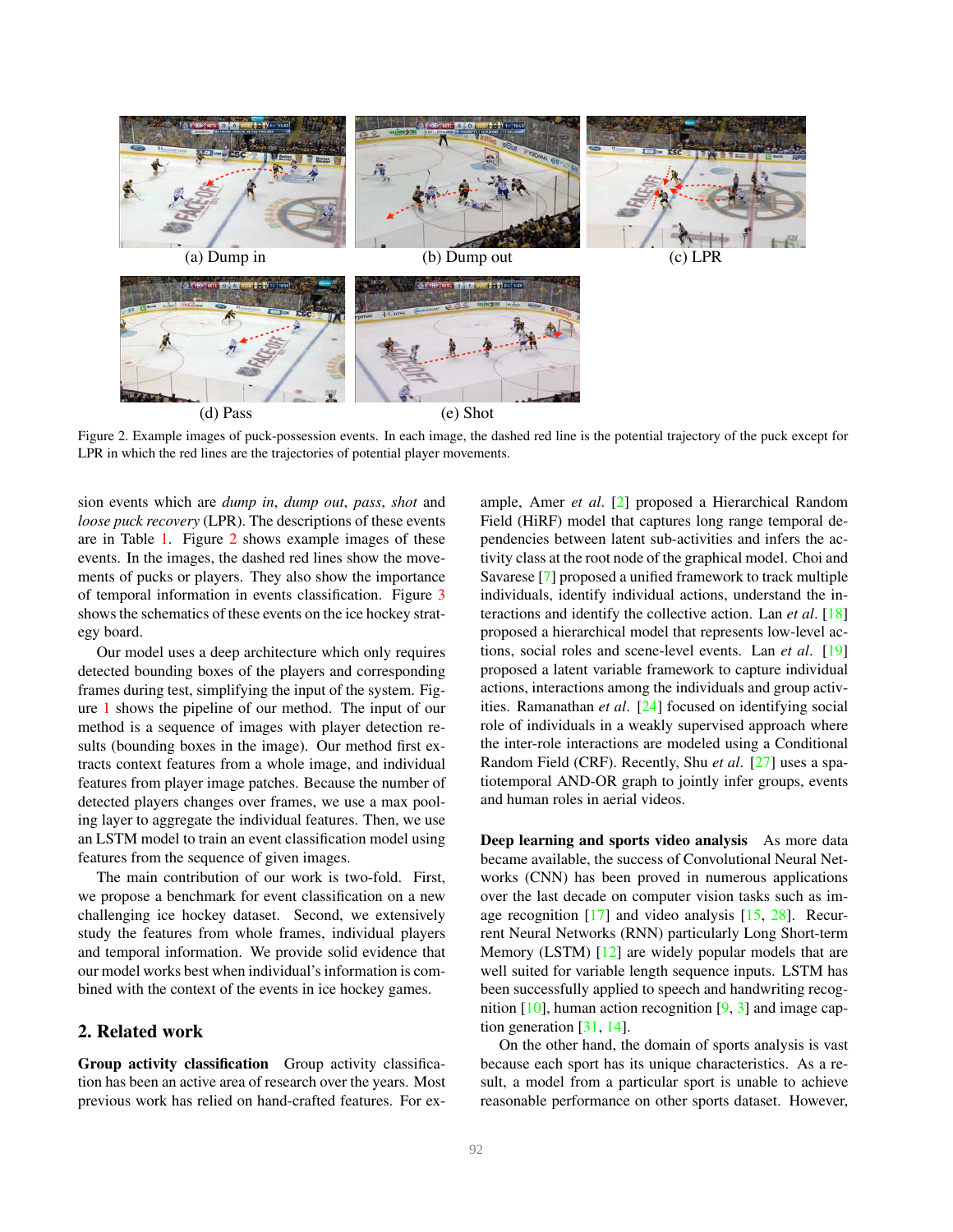<span id="page-2-0"></span>researchers have narrowed down the domain into specific sports particularly the most challenging ones and have tried to solve different aspects over the years. For example, Yue-Hei Ng *et al.* [\[33\]](#page-7-4) proposed and evaluated different deep neural network architectures to classify longer sequence of sports videos. Meanwhile, various approaches have been proposed for different types of sports analysis [\[4,](#page-6-17) [21,](#page-6-18) [26\]](#page-7-5).

Researchers have shown different ways to combine LSTMs with CNNs or graphical models for group activity recognition. For example, Deng *et al*. [\[8\]](#page-6-19) integrated a graphical model into a deep neural network. The network learns structural relations by representing individuals and the scene as nodes passing messages among them and imposing a gating mechanism to determine the meaningful edges. But the method is not designed for sports activities where interactions between individuals are generally more complicated. Ibrahim *et al*. [\[13\]](#page-6-20) built a hierarchical deep network to learn the individual actions using one LSTM which is then combined with features extracted from CNNs to pass into another LSTM to predict the group actions. However, their method has difficulties on events which are very similar to each other. Moreover, their model needs explicit labels for individual actions which are expensive and hard to label for sports like ice hockey. In [\[23\]](#page-6-21), Ramanathan *et al*. argued that in many group activities redundant information can be ignored by concentrating on a subset of people who contribute to the group activity. Thus, they first extracted features from individuals who are 'attending' to the event as well as global context features representing the entire scene and then solved the problem of event classification using a deep network.

Building upon the existing work, our model takes advantage of the discriminative power of deep learning and captures the structural and spatiotemporal information in group activities. Moreover, it shows how combining contextual information and person level features can improve accuracy for events that are very similar to each other.

## 3. Our method

Visual cues The most descriptive cue for possession events classification is the location of the puck and the location of players in playing ground coordinates. However, it is extremely hard to track the puck in images as the puck is very small and moves very fast. Due to motion blur, the puck's color and texture can be merged into backgrounds. Without the puck information,the event classification problem is even more difficult. Estimating player locations in the playing ground coordinates requires the camera parameters, which is also challenging for fast moving cameras.

Alternative cues for puck possession events classification are player locations in the image and their spatiotemporal information. Players are coached to keep the team shape and move to offense/defense together. But looking only at individual players can be ambiguous in some events. For example, the player appearance and action might be very similar in the two events 'pass' and 'shot'. In this case, additional cues such as context information are necessary to distinguish these two events.

Method overview The input to our model is a sequence of images as well as the player bounding boxes in each image. The bounding boxes of players can be in any order as our method does not require player trajectories. The output of the model is a group activity label for the entire sequence.

Our method has two parts: feature representation and events prediction. In the feature representation, we aggregate different types of features that are extracted from a pretrained convolutional network. In the events prediction, we use a single layer LSTM model. Our main efforts are on integrating different types of features to improve classification accuracy.

#### 3.1. Individual and context information

We use appearance features to model individual players. The appearance feature is extracted by the  $fc7$  layer of AlexNet [\[17\]](#page-6-10) using the sub-image of a player. We choose to use the pre-trained AlexNet (on ImageNet object recognition task) because it has been successfully used in various computer vision tasks  $[9, 13]$  $[9, 13]$  and we only have a small number of training/testing data. The output of the CNN represents the appearance information of an individual player.

Interaction among the individuals is essential to determine group activities. However, it is difficult to incorporate the exact location of individuals into deep features as a cue, which requires player locations in playing ground coordinates. To solve this problem, we use max pooling the features of individual players in a particular frame to incorporate player interactions.

We use deep features from a whole image to model the context information. In each frame, we use the  $fc7$  activation in AlexNet as the representation of the context. The intuition for adding this context is that some events can only be determined if we know the scene information. For example, if we consider the events 'dump in' and 'dump out' in ice hockey, they are almost the same except the fact that they occur at different zones.

#### 3.2. Temporal model

We use a Long Short Term Memory (LSTM) network [\[12\]](#page-6-12) to model the temporal information of the images. In every timestep t, the LSTM includes a hidden unit  $h_t$ , and input gate  $i_t$ , forget gate  $f_t$ , output gate  $o_t$ , input modulation gate  $g_t$  and memory cell  $c_t$ . The LSTM formulation can be represented as the following equations: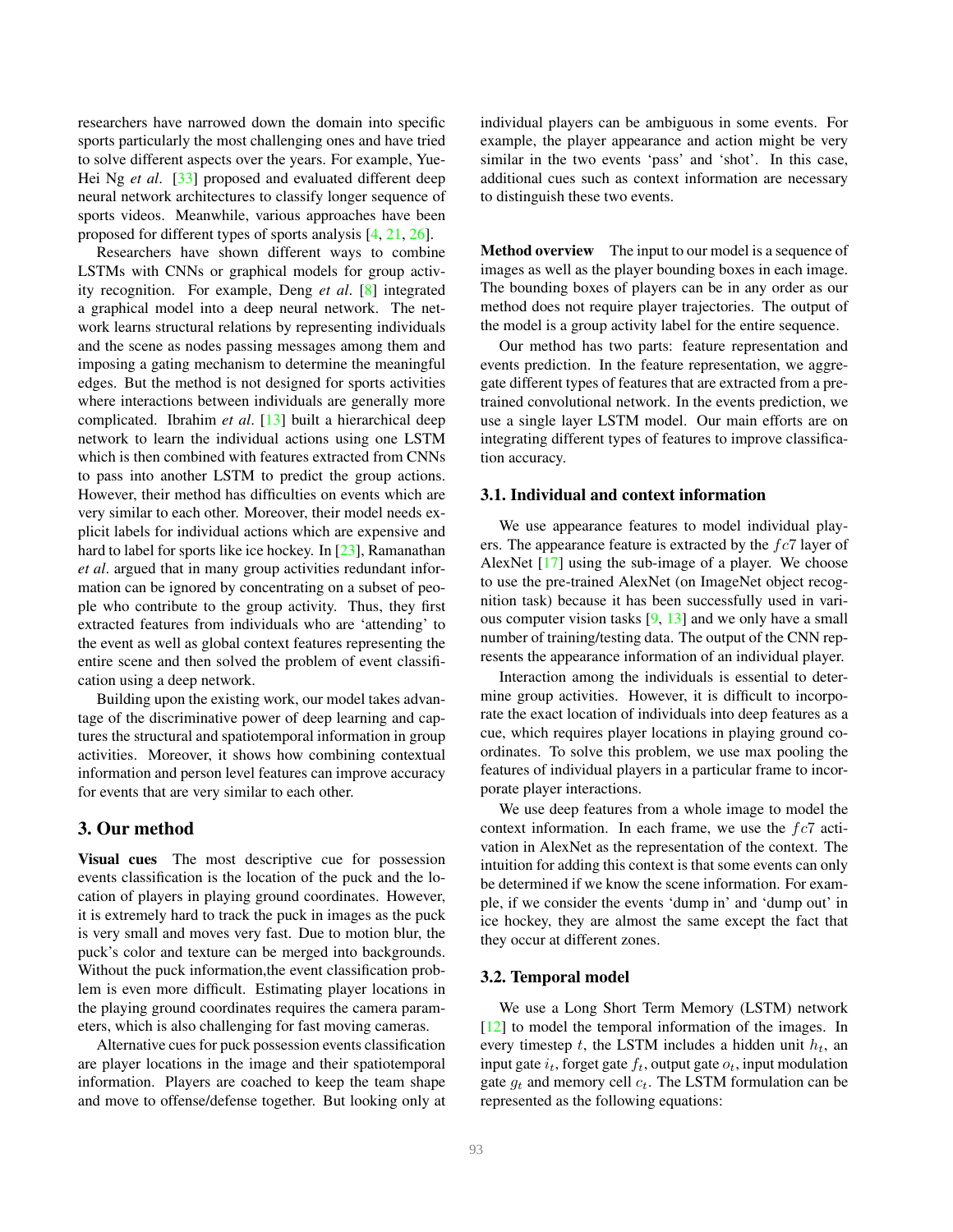<span id="page-3-1"></span>

<span id="page-3-0"></span>Figure 3. Schematics of puck possession events. This figure shows schematics of five puck possession events that our system aims to classify. In some events, individual players appearances/motions could be very similar such as 'dump in' and 'dump out'.

$$
i_t = \sigma(W_{xi}x_t + W_{hi}h_{t-1} + b_i)
$$
  
\n
$$
f_t = \sigma(W_{xf}x_t + W_{hf}h_{t-1} + b_f)
$$
  
\n
$$
o_t = \sigma(W_{xo}x_t + W_{ho}h_{t-1} + b_o)
$$
  
\n
$$
g_t = \phi(W_{xc}x_t + W_{hc}h_{t-1} + b_c)
$$
  
\n
$$
c_t = f_t \odot c_{t-1} + i_t \odot g_t
$$
  
\n
$$
h_t = o_t \odot \phi(c_t)
$$
 (1)

where W terms denote weight matrices  $(e.g. W_x i)$  is the matrix of weights from the input to the input gate),  $b$  terms are bias vectors.  $\sigma$  is the logistic sigmoid function,  $\phi$  is the  $tanh$  function,  $\odot$  is the element-wise product. We have also tried more advanced LSTMs such as the LSTM with peephole connections [\[25\]](#page-7-6). There is no performance gain compared with the basic LSTM model.

In this representation, the group dynamics is evolving over time and the event at a given time instance can be determined based on the hidden state computation from the preceding states and current input  $x_t$ .

## 4. Experiments

We conducted experiments on an ice hockey dataset. In this dataset, an example contains a target frame which is associated with an event label. The target frame is generally a frame that marks the beginning of an event. The length of the sequence is varying from 2 to 24 frames. For the feature extraction, we use the AlextNet pre-trained from ImageNet for object detection if not specified otherwise. For the prediction model, we use SoftMax classification and LSTMs.

#### 4.1. Baselines

We considered the following baseline models for the evaluation:

- 1. Frame-level Classification with CNN (M1): This baseline extracts frame level features from target frames and classifies the event for the target frames using Softmax.
- 2. Person-level Classification with CNN (M2): This baseline first extracts player level features from target frames. Then it max pools across players and then classifies event for target frames using Softmax.
- 3. Frame-level Temporal Model 1 (M3): This is an extension of the first baseline (M1). Instead of using the target frames and Softmax classification, this method feeds the frame level features from the whole sequence into an LSTM to classify events for the whole sequence.
- 4. Person-level Temporal Model (M4): This is an extension of the second baseline (M2). It feeds the player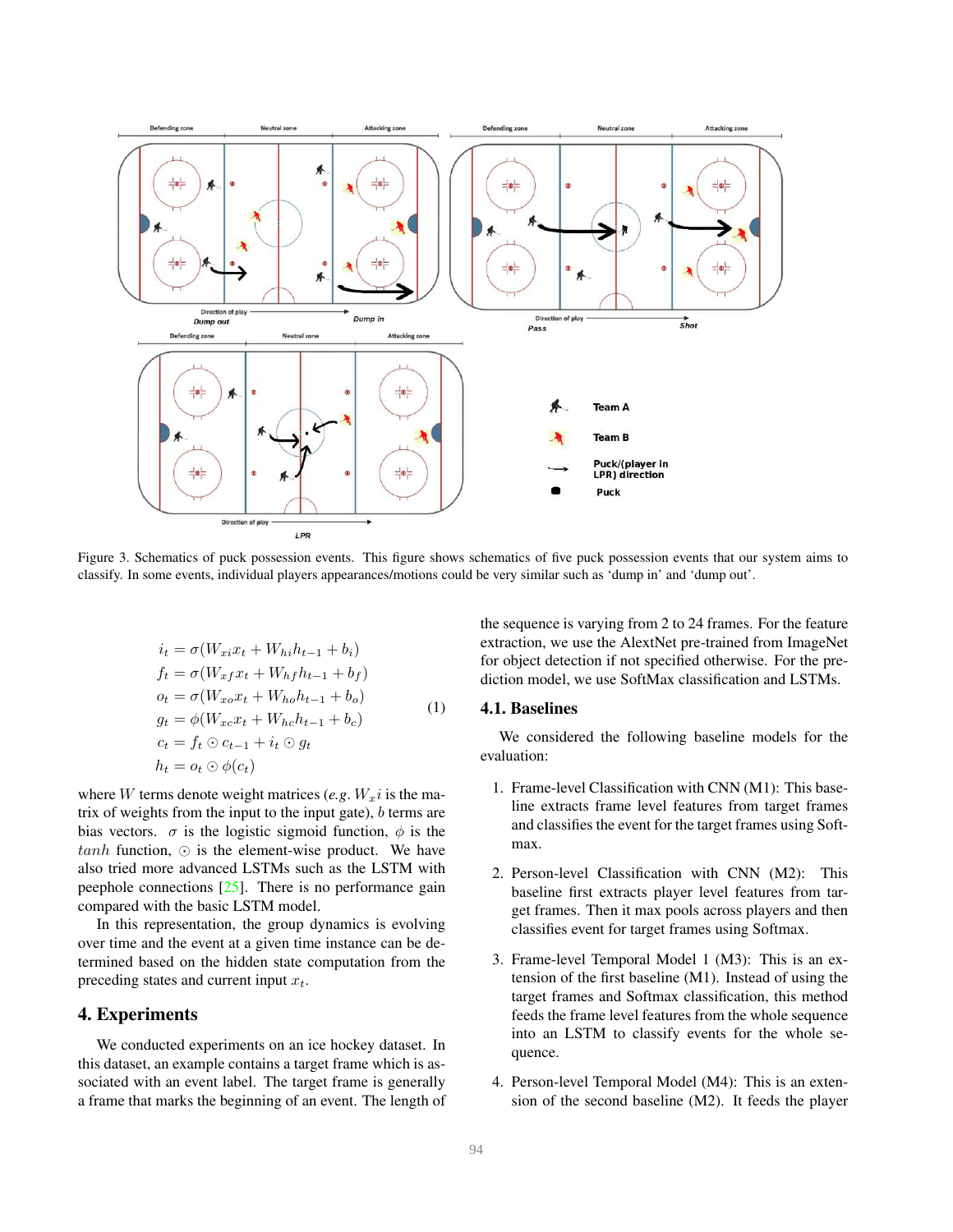<span id="page-4-3"></span>

| Event                        | Description                                                                                     | # Examples |
|------------------------------|-------------------------------------------------------------------------------------------------|------------|
| Loose puck recovery<br>(LPR) | The player recovered the puck as it was out of<br>possession of any player                      | 1,071      |
| Pass                         | The player attempts a pass to a teammate                                                        | 1,057      |
| <b>Shot</b>                  | A player shoots on goal                                                                         | 145        |
| Dump in                      | When a player sends the puck into the offensive zone                                            | 95         |
| Dump out                     | When a defending player dumps the puck up the boards<br>without targeting a teammate for a pass | 139        |

<span id="page-4-0"></span>Table 1. Event descriptions and corresponding number of training examples in the ice hockey dataset.

| Method         | Fine-tuning | Accuracy $(\%)$ |
|----------------|-------------|-----------------|
| M1             | W/O         | 31.7            |
| M <sub>2</sub> | $w/\alpha$  | 39.7            |
| M <sub>3</sub> | W/O         | 39.6            |
| M4             | $w/\alpha$  | 42.4            |
| M <sub>5</sub> | W           | 42.1            |
| M6             | w           | 46.8            |
| C3D [30]       | w           | 44.0            |
| Our method     | w/o         | 49.2            |

<span id="page-4-1"></span>Table 2. Performance of our model on Ice Hockey compared to the baselines. In the fine-tuning column, w/o and w represent without and with fine-tuning, respectively.

level features from a sequence of images to an LSTM to classify events for the whole sequence.

- 5. Frame-level Classification with fine-tuned CNN (M5): This baseline is similar to M1 but we fine-tuned the AlexNet using the target frame events.
- 6. Frame-level Temporal Model 2 (M6): This baseline is same as M3 but it uses fine-tuned Alexnet features rather than pre-trained features.

We also compare our method with the C3D [\[30\]](#page-7-7) network. The C3D network is pre-trained on the UCF101 action recognition dataset [\[29\]](#page-7-8) then fine-tuned in our dataset.

#### 4.2. Ice hockey dataset

This dataset consists of National Hockey League(NHL) videos and was obtained from SportLogiq. We used part of this dataset and considered five puck possession events. Table [1](#page-4-0) shows the descriptions of the events and corresponding number of instances in the dataset. It clearly shows that some of the events occur very rarely such as 'dump in'. We randomly used 2, 507 events for training and 250 events for testing. The dataset has the annotated frame numbers where an event occurred and we used the preceding frames for our temporal classification. All the events are considered to be independent of each other and were trained as individual

| <b>Confusion Matrix</b> |       |       |                |         |                |       |  |  |
|-------------------------|-------|-------|----------------|---------|----------------|-------|--|--|
| LPR                     | 37    | 5     | $\mathbf{2}$   | O       | 2              | 80.4% |  |  |
|                         | 14.8% | 2.0%  | 0.8%           | 0.0%    | 0.8%           | 19.6% |  |  |
| Pass                    | 29    | 75    | 10             | 6       | 3              | 61.0% |  |  |
|                         | 11.6% | 30.0% | 4.0%           | 2.4%    | 1.2%           | 39.0% |  |  |
| Shot                    | 12    | 10    | $\overline{2}$ | 1       | $\bf{0}$       | 8.0%  |  |  |
|                         | 4.8%  | 4.0%  | 0.8%           | 0.4%    | 0.0%           | 92.0% |  |  |
| Dump in                 | 12    | 3     | 1              | з       | $\overline{2}$ | 14.3% |  |  |
|                         | 4.8%  | 1.2%  | 0.4%           | 1.2%    | 0.8%           | 85.7% |  |  |
| Dump out                | 13    | 13    | 3              | $\bf o$ | 6              | 17.1% |  |  |
|                         | 5.2%  | 5.2%  | 1.2%           | 0.0%    | 2.4%           | 82.9% |  |  |
| <b>ALL</b>              | 35.9% | 70.8% | 11.1%          | 30.0%   | 46.2%          | 49.2% |  |  |
|                         | 64.1% | 29.2% | 88.9%          | 70.0%   | 53.8%          | 50.8% |  |  |
|                         | LPR   | Pass  | Shot           | Dump in | Dump out       | ALL   |  |  |

<span id="page-4-2"></span>Figure 4. Confusion matrix of event prediction of our method on the ice hockey dataset.

short clips of events, which is a standard protocol used for activity recognition tasks [\[13\]](#page-6-20)[\[30\]](#page-7-7) .

#### 4.3. Quantitative Results

Table [2](#page-4-1) shows the classification accuracy of our model and the seven baselines. Our method outperforms all the baselines by a distinct margin. Among the baselines, the player level features work better than the frame-level features when we use pre-trained model and the LSTM model performs better than the SoftMax. For example, M2 performs slightly better than M1 because some of the background features in M1 may be uninformative in regions such as the unused portion of the rink or the crowd. Moreover, the AlexNet is pre-trained from image recognition task in which sample images usually have an object in the middle of the frame. When we apply this pre-trained model to our problem, it is more suitable for extracting player level features as players are in the middle of the frame. On the other hand, a whole frame has multiple players and large areas of background, thus the pre-trained AlexNet becomes less suitable. That is why we have fine-tuned AlexNet for frame-level classification using the target frame events. M5 and M6 show that the fine-tuned frame features outperform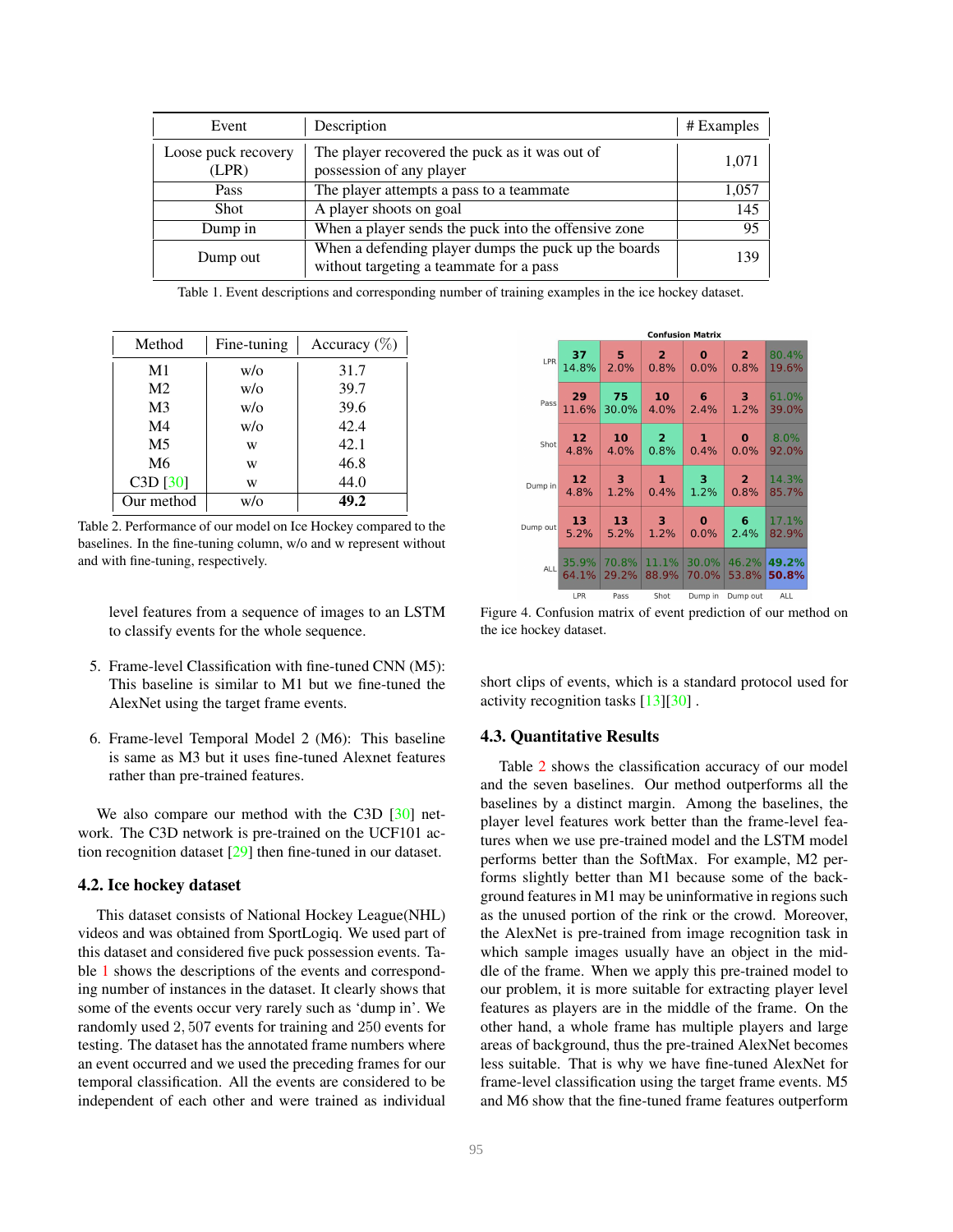<span id="page-5-1"></span>

<span id="page-5-0"></span>Figure 5. Qualitative results. The first and second rows show the examples that are correctly recognized by our model. The bottom row shows the mistakenly predicted examples.

both M1 and M3. However, we had challenges to fine-tune our final model because we do not have person-level annotations that could be used to fine-tune player level features. Our method is also better than the C3D network, like [\[23\]](#page-6-21) for activity recognition in basketball games.

The results also indicate that capturing spatial features of individual players is necessary as they represent different actions of the players. For example, a player having the puck acts differently from a player who is far away from it. It is also seen that adding temporal information to both M1 and M2 improves the performance. This indicates that the spatial features evolve over the time as they approach the target events. All the baseline models show that adding either the frame level features or the player level features do quite well in predicting the events. Adding frame level features is important because events such as 'dump in' and 'dump out' can possibly be distinguished only by zone information.

Figure [4](#page-4-2) shows the confusion matrix of the events. The model performs well on 'dump out' and 'pass'. On the other hand, the model has lower accuracy on 'dump in' and 'shot'. Moreover in many cases it confuses 'LPR' with the 'pass' event. One explanation is that players appearances are similar in the image for these three events and our method does not encode player location information in the feature. Overall, the less frequent events perform poorly compared to the

dominant events because the training dataset is highly imbalanced. One way to fix this problem is to collect more training instances for these events.

## 4.4. Qualitative results

Figure [5](#page-5-0) shows qualitative results of event prediction. Our method successfully recognized some challenging examples of 'pass' and 'LPR' events. However, our method had difficulties in some cases. For example, it has failed to distinguish some 'dump in' and 'shot' events from 'pass' events. The reason is 'LPR' and 'pass' are the most frequent events whereas 'dumps' and 'shots' occur very rarely.

#### 4.5. Implementation details

We extract deep features in Matlab using an AlextNet pre-trained on the ImageNet for object recognition task. The classification models are trained using the Tensorflow [\[1\]](#page-6-22) framework. Our LSTM network consists of 1,000 hidden nodes, 500 input features and optimizes softmax cross entropy loss function. We used decreasing learning rate, dropout for regularization, batch-normalization and Adam optimizer [\[16\]](#page-6-23).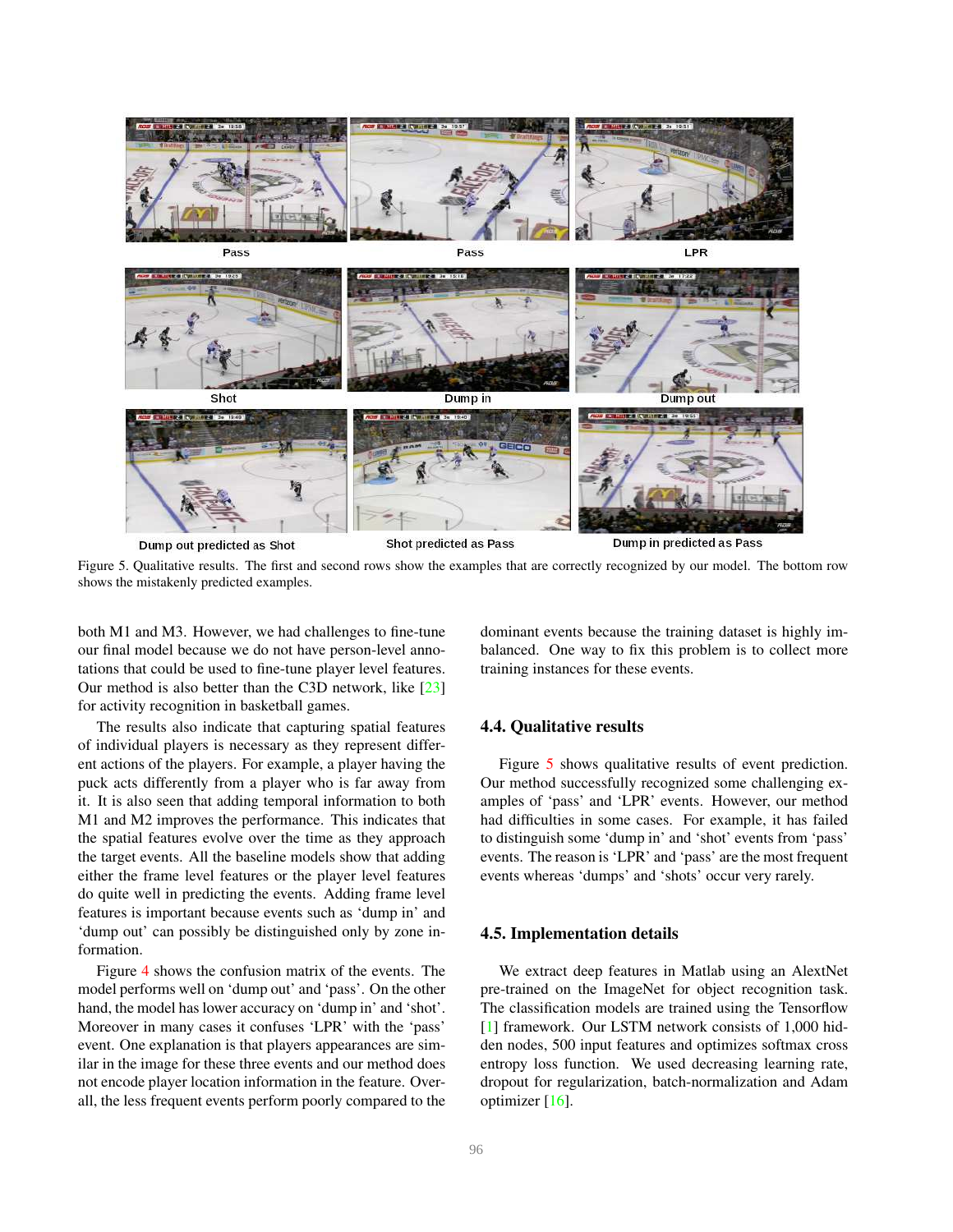# 5. Conclusion

In this paper, we proposed a deep learning model to classify group activity in ice hockey. We have shown that feature aggregation is essential in determining events. The five puck possession events can be classified without the need of explicit labeling for individual actions or puck information. Future work will focus on incorporating player motions, an attention mechanism and 3D pose information into this model. Another important extension would be finding motion and position of hockey sticks with respect to the players as well as taking advantage of gaze information of the players.

#### Acknowledgements

This work was supported in part by the Natural Sciences and Engineering Research Council of Canada (NSERC) and the Institute for Computing, Information and Cognitive Systems (ICICS) at UBC, and enabled in part by WestGrid and Compute Canada

#### **References**

- <span id="page-6-22"></span>[1] M. Abadi, A. Agarwal, P. Barham, E. Brevdo, Z. Chen, C. Citro, G. S. Corrado, A. Davis, J. Dean, M. Devin, et al. Tensorflow: Large-scale machine learning on heterogeneous distributed systems. *arXiv preprint arXiv:1603.04467*, 2016. [6](#page-5-1)
- <span id="page-6-4"></span>[2] M. R. Amer, P. Lei, and S. Todorovic. HIRF: Hierarchical random field for collective activity recognition in videos. In *European Conference on Computer Vision (ECCV)*, 2014. [1,](#page-0-1) [2](#page-1-1)
- <span id="page-6-15"></span>[3] F. Caba Heilbron, W. Barrios, V. Escorcia, and B. Ghanem. SCC: Semantic context cascade for efficient action detection. In *IEEE Conference on Computer Vision and Pattern Recognition (CVPR)*, 2017. [2](#page-1-1)
- <span id="page-6-17"></span>[4] D. Cervone, A. DAmour, L. Bornn, and K. Goldsberry. POINTWISE: Predicting points and valuing decisions in real time with nba optical tracking data. In *8th Annual MIT Sloan Sports Analytics Conference*, 2014. [3](#page-2-0)
- <span id="page-6-3"></span>[5] J. Chen, H. M. Le, P. Carr, Y. Yue, and J. J. Little. Learning online smooth predictors for realtime camera planning using recurrent decision trees. In *IEEE Conference on Computer Vision and Pattern Recognition (CVPR)*, 2016. [1](#page-0-1)
- <span id="page-6-7"></span>[6] W. Choi and S. Savarese. A unified framework for multitarget tracking and collective activity recognition. *European Conference on Computer Vision (ECCV)*, 2012. [1](#page-0-1)
- <span id="page-6-5"></span>[7] W. Choi and S. Savarese. Understanding collective activities of people from videos. *IEEE Transactions on Pattern Analysis and Machine Intelligence*, 36(6):1242–1257, 2014. [1,](#page-0-1) [2](#page-1-1)
- <span id="page-6-19"></span>[8] Z. Deng, A. Vahdat, H. Hu, and G. Mori. Structure inference machines: Recurrent neural networks for analyzing relations in group activity recognition. In *IEEE Conference on Computer Vision and Pattern Recognition (CVPR)*, 2016. [3](#page-2-0)
- <span id="page-6-14"></span>[9] J. Donahue, L. Anne Hendricks, S. Guadarrama, M. Rohrbach, S. Venugopalan, K. Saenko, and T. Darrell. Long-term recurrent convolutional networks for visual recognition and description. In *IEEE Conference on Computer Vision and Pattern Recognition (CVPR)*, 2015. [2,](#page-1-1) [3](#page-2-0)
- <span id="page-6-13"></span>[10] A. Graves and N. Jaitly. Towards end-to-end speech recognition with recurrent neural networks. In *International Conference on Machine Learning (ICML)*, 2014. [2](#page-1-1)
- <span id="page-6-2"></span>[11] A. Hilton, J.-Y. Guillemaut, J. Kilner, O. Grau, and G. Thomas. Free-viewpoint video for TV sport production. In *Image and Geometry Processing for 3-D Cinematography*, pages 77–106. 2010. [1](#page-0-1)
- <span id="page-6-12"></span>[12] S. Hochreiter and J. Schmidhuber. Long short-term memory. *Neural computation*, 9(8):1735–1780, 1997. [2,](#page-1-1) [3](#page-2-0)
- <span id="page-6-20"></span>[13] M. S. Ibrahim, S. Muralidharan, Z. Deng, A. Vahdat, and G. Mori. A hierarchical deep temporal model for group activity recognition. In *IEEE Conference on Computer Vision and Pattern Recognition (CVPR)*, 2016. [3,](#page-2-0) [5](#page-4-3)
- <span id="page-6-16"></span>[14] A. Karpathy and L. Fei-Fei. Deep visual-semantic alignments for generating image descriptions. In *IEEE Conference on Computer Vision and Pattern Recognition (CVPR)*, 2015. [2](#page-1-1)
- <span id="page-6-11"></span>[15] A. Karpathy, G. Toderici, S. Shetty, T. Leung, R. Sukthankar, and L. Fei-Fei. Large-scale video classification with convolutional neural networks. In *IEEE Conference on Computer Vision and Pattern Recognition (CVPR)*, 2014. [2](#page-1-1)
- <span id="page-6-23"></span>[16] D. Kingma and J. Ba. Adam: A method for stochastic optimization. *arXiv preprint arXiv:1412.6980*, 2014. [6](#page-5-1)
- <span id="page-6-10"></span>[17] A. Krizhevsky, I. Sutskever, and G. E. Hinton. Imagenet classification with deep convolutional neural networks. In *Advances in Neural Information Processing Systems*, 2012. [2,](#page-1-1) [3](#page-2-0)
- <span id="page-6-8"></span>[18] T. Lan, L. Sigal, and G. Mori. Social roles in hierarchical models for human activity recognition. In *IEEE Conference on Computer Vision and Pattern Recognition (CVPR)*, pages 1354–1361, 2012. [2](#page-1-1)
- <span id="page-6-6"></span>[19] T. Lan, Y. Wang, W. Yang, S. N. Robinovitch, and G. Mori. Discriminative latent models for recognizing contextual group activities. *IEEE Transactions on Pattern Analysis and Machine Intelligence*, 34(8):1549–1562, 2012. [1,](#page-0-1) [2](#page-1-1)
- <span id="page-6-1"></span>[20] J. Liu, P. Carr, R. T. Collins, and Y. Liu. Tracking sports players with context-conditioned motion models. In *IEEE Conference on Computer Vision and Pattern Recognition (CVPR)*, 2013. [1](#page-0-1)
- <span id="page-6-18"></span>[21] B. Macdonald. An improved adjusted plus-minus statistic for NHL players. In *Proceedings of the MIT Sloan Sports Analytics Conference*, 2011. [3](#page-2-0)
- <span id="page-6-0"></span>[22] T. B. Moeslund, G. Thomas, and A. Hilton. *Computer vision in sports*. 2015. [1](#page-0-1)
- <span id="page-6-21"></span>[23] V. Ramanathan, J. Huang, S. Abu-El-Haija, A. Gorban, K. Murphy, and L. Fei-Fei. Detecting events and key actors in multi-person videos. In *IEEE Conference on Computer Vision and Pattern Recognition (CVPR)*, 2016. [3,](#page-2-0) [6](#page-5-1)
- <span id="page-6-9"></span>[24] V. Ramanathan, B. Yao, and L. Fei-Fei. Social role discovery in human events. In *IEEE Conference on Computer Vision and Pattern Recognition (CVPR)*, 2013. [2](#page-1-1)